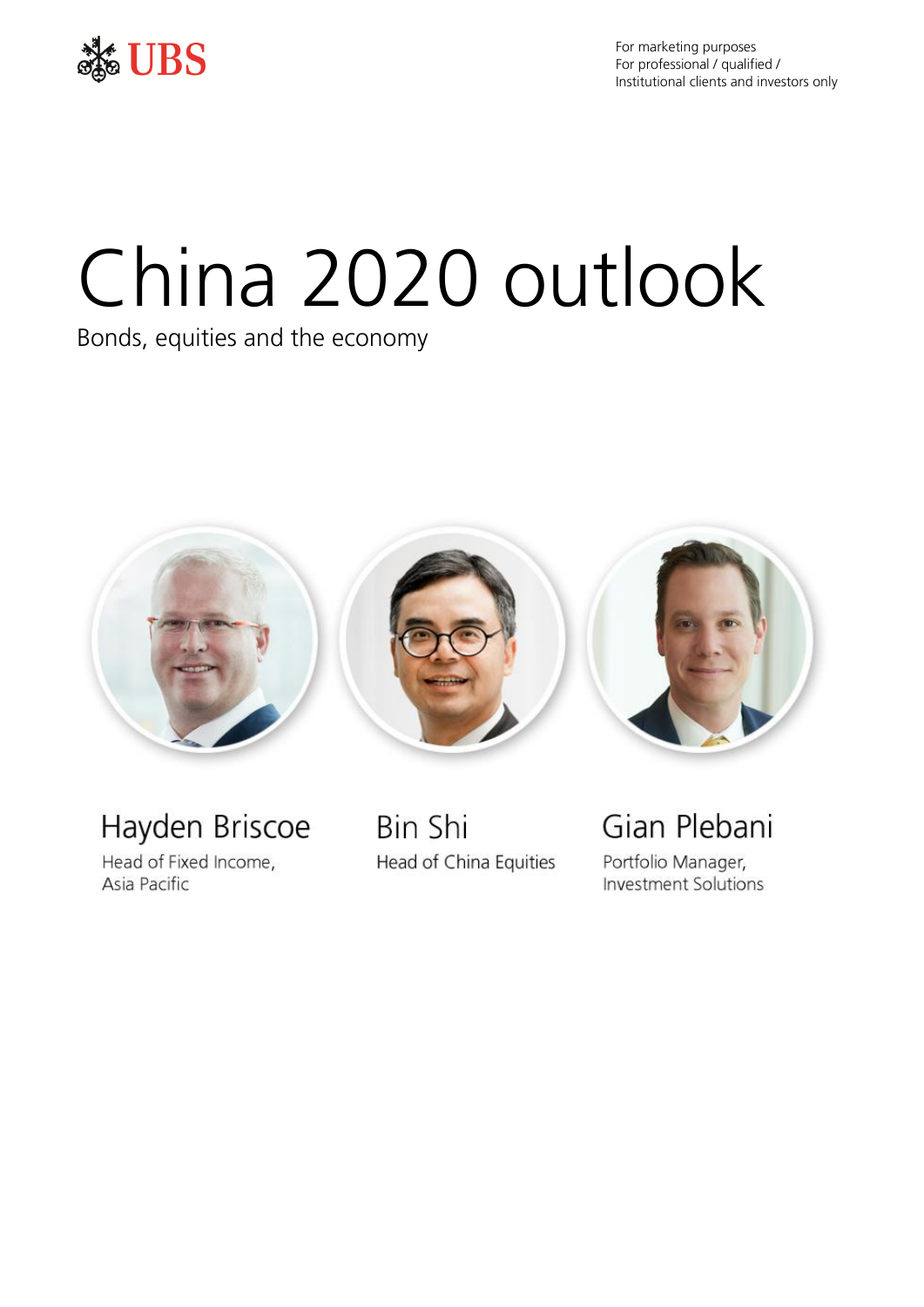# China outlook 2020 – in 60 seconds

- China's economy is expected to grow 5.8% in 2020, compared with 6.1% in 2019, according to estimates by the Organization for Economic Co-operation and Development (OECD);
- We expect the People's Bank of China government to ease interest rates in H1 2020;
- For equities, our strategies remain focused on long-term themes, like tech innovation and premiumization, and we see opportunities from SOE reform;
- China fixed income continues to look attractive in a world of negative yield, and Chinese and Asian High Yield are bright spots if global bond markets;
- Multi-asset strategies are tilted toward equities, particularly on China A markets, where companies will benefit from the Chinese government's ongoing policy support efforts

## China's economy in 2020 *Hayden Briscoe, Head of Fixed Income, Asia Pacific*

China's economy is expected to grow 5.8% in 2020, compared with 6.1% in 2019, according to estimates by the Organization for Economic Co-operation and Development (OECD)<sup>1</sup> .

China's economy is going through what we call an L-shaped recovery, and we expect growth to stabilize around the 5.8%- 6.0% number in the coming years.

In part, that's because China's government has stepped up with policy support, like interest rate and tax cuts, during the past year, and that is slowly finding its way into the economy.

#### **China: Real Economic Growth YoY (%), 2007-2024 (f)**



Source: Organization for Economic Co-operation and Development, November 2019

Page 2 of 6  $\overline{a}$ <sup>1</sup> Organization for Economic Co-operation and Development, November 2019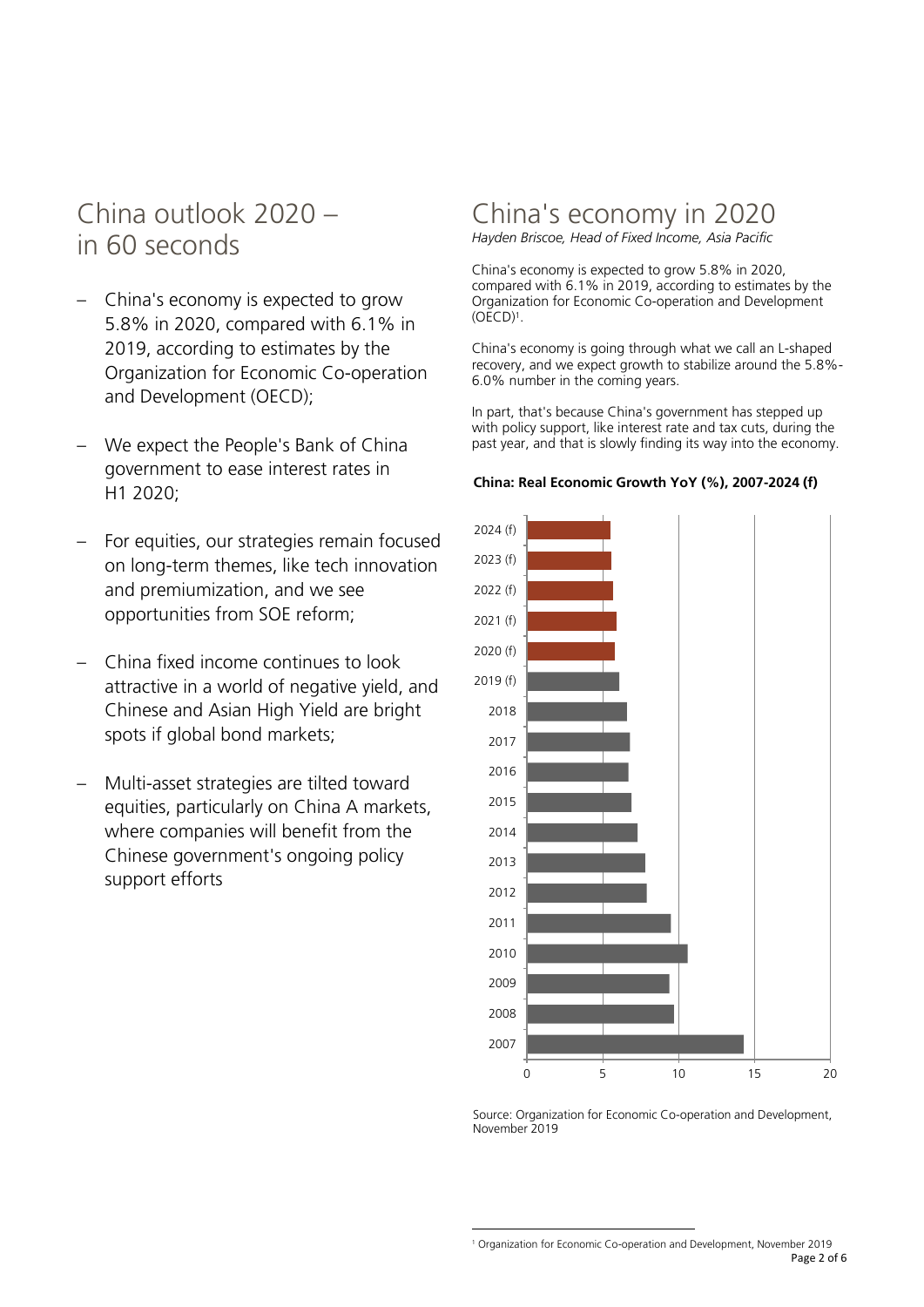#### **China real estate and consumer demand in 2020**

Looking into current trends in China, domestic demand is holding up quite well.

Retail sales remain strong, despite fears around the trade war, with official statistics showing 9.2% growth YTD, according to China's National Bureau of Statistics.

Additionally, despite market restrictions, real estate sales are growing, which tells you that fundamental drivers, like urbanization and upgrading, remain robust.

And while the trends in real estate are, we think, a good indicator of demand, they are also a leading indicator of future investment trends.

China's real estate developers have been selling houses faster than they can build them recently, and the investment in building product has yet to come through, so we see that overhang firming up the headline economic numbers in 2020.

#### **China monetary policy**

Historically, the People's Bank of China (PBoC) - China's central bank – has boosted credit to support the economy. To a limited extent, this has been true in the past 12 months, but we doubt the PBoC will significantly increase the money supply in 2020.

Two reasons explain why: firstly, the PBoC is worried about stoking inflation and, secondly, China is intent on deleveraging the financial system, so it is keeping a tight rein on credit creation.

That's why monetary policy support in 2020 has been like targeted, drip-feed irrigation, rather than the 'flood-the-fields' approach taken in the past.

But while we expect tight control on the money supply, we expect the People's Bank of China to ease interest rates in H1 2020, as it brings rates in line with the Fed and the global economy.



China Credit Impulse (LHS) & G20 GDP Growth (RHS) (%/YoY Change), Q2 2008-Q3 2019

Source: Bloomberg, October 2019

Note: China's credit impulse refers to the change in the growth of aggregate credit in the economy to GDP, (2) G20 comprises 19 countries and the European Union. The 19 countries are Argentina, Australia, Brazil, Canada, China, German, France, India, Indonesia, Italy, Japan, Mexico, Russia, Saudi Arabia, South Africa, South Korea, Turkey, the United Kingdom and the United States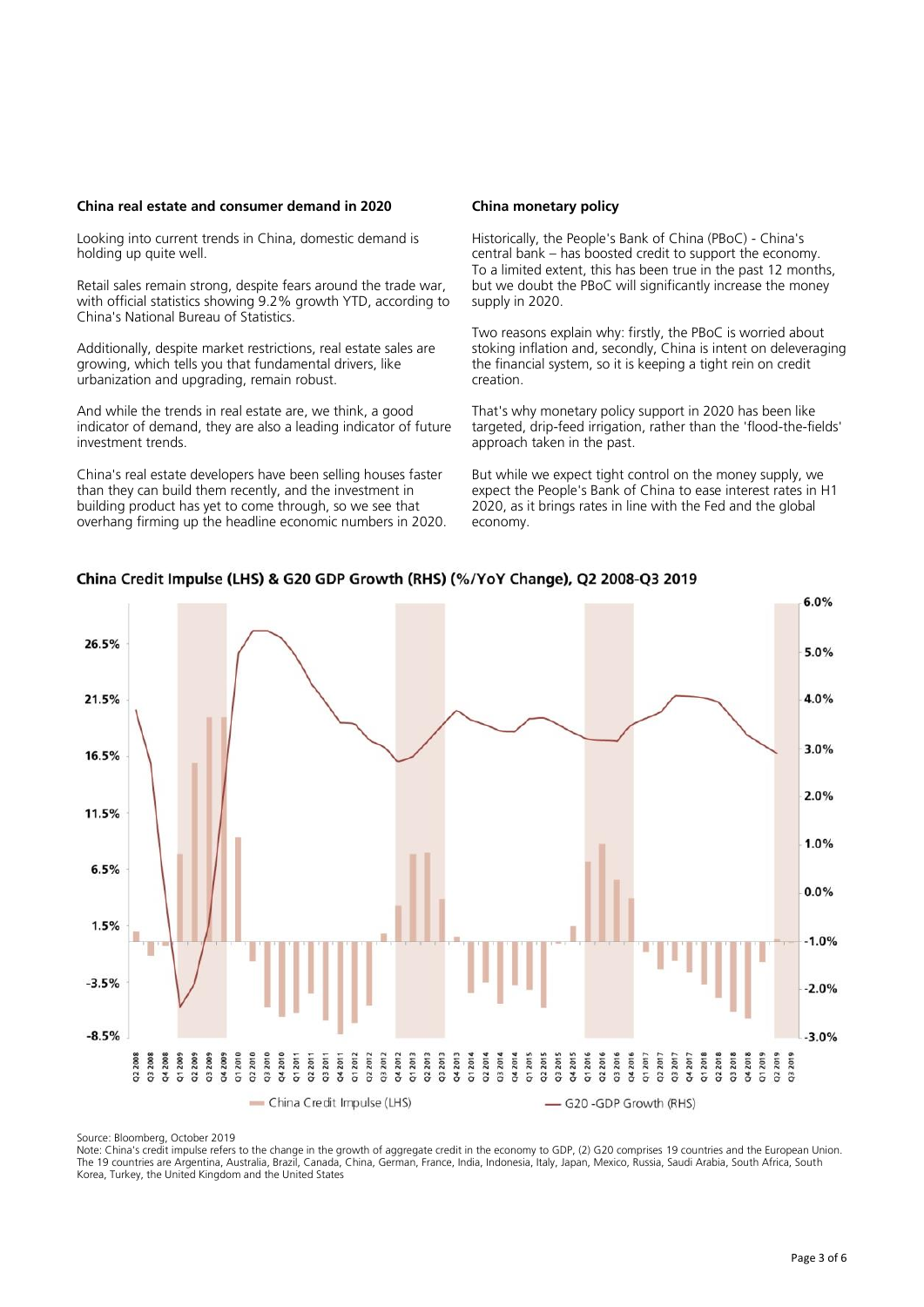### China equities *Bin Shi, Head of China Equities*

China equities had quite a strong year in 2019, and we are constructive on China equities going into the new year.

There are solid companies within our investment universe that we believe will continue to deliver resilient earnings growth. Moreover, we witness more quality companies coming into the public market, which may not be well-understood by the investors.

On the policy front, while we do not expect the Chinese central government to roll out a large scale stimulus package next year, policies will likely be supportive and targeted.

Reform of state-owned enterprises (SOEs) can be a potential wild card that could unlock hidden value in many Chinese SOEs.

On the other hand, the development on the US-China relations remains uncertain and our view is that the rivalry will run for a longer period of time.

That said, the China portfolios are oriented to domestic consumption and have little direct exposure to industries impacted by the tariffs.

# China fixed income

*Hayden Briscoe, Head of Fixed Income, Asia Pacific*

USD 13 trillion worth of global debt, or 25% of the global market, offered negative yields at the end of October 2019, according to Bloomberg<sup>1</sup>.

So where do investors go for yield? Global government yields remain on the floor, and global inflation keeps surprising to the downside – so it's likely that monetary policy will remain loose.

Against this backdrop, China fixed income - in particular 10 year govt bonds – offer offers attractive nominal and real yields compared to global markets, and that's a key differentiator in a world of low-to-negative yields.

More than the technicals, we see capital appreciation opportunities in 2020 from two key sources: firstly, from the expected interest rate cuts we expect from the Chinese government and, secondly, from what we expect will be an influx of investor capital into the asset class as index inclusion continues to play out.

But looking beyond China government bonds, we see good opportunities in the China and Asian High Yield markets more generally.

 $\overline{a}$ 

Overall, we maintain our focus on long term themes, such as China's rebalancing into services and consumption, increasing share of discretionary spending and premiumization, increasing spending on R&D and technology leading to innovations and market consolidation within segments

#### **Sales of premium-brand baijiu in China are forecast to grow**



Source: IWSR. NBS, Canback, Bernstein analysis and estimates, updated September 2019

Asia and China High Yield offer an attractive yield pick-up compared with global markets, and come with significantly lower duration compared to US and European High Yield.

Additionally, underlying credit fundamentals are improving, and we're seeing stronger balance sheets for selected companies in the Chinese and Asian high yield universe.

|                       | Yield (%) | <b>Duration</b> | Spread (bps) |
|-----------------------|-----------|-----------------|--------------|
| <b>USD High Yield</b> | 5.7       | 3.1             | 392          |
| <b>EUR High Yield</b> | 3.9       | 4.1             | 383          |
| Asia USD High Yield   | 7         | 3.1             | 535          |
| China USD High Yield  | 8.1       | 2.4             | 648          |

Source: Bloomberg. J.P. Morgan. As represented by Bloomberg Barclays US Aggregate Corporate Index, Bloomberg Barclays Euro Aggregate Corporate index. JACI Investment Grade Index, Bloomberg Barclays US Corporate High Yield Index, Bloomberg Barclays Pan-European High Yield Index, and JACI Non-Investment Grade Index. As of end October 2019

<sup>1</sup> Bloomberg, Bloomberg Barclays Global Aggregate Index MV USD, as of 31 October , 2019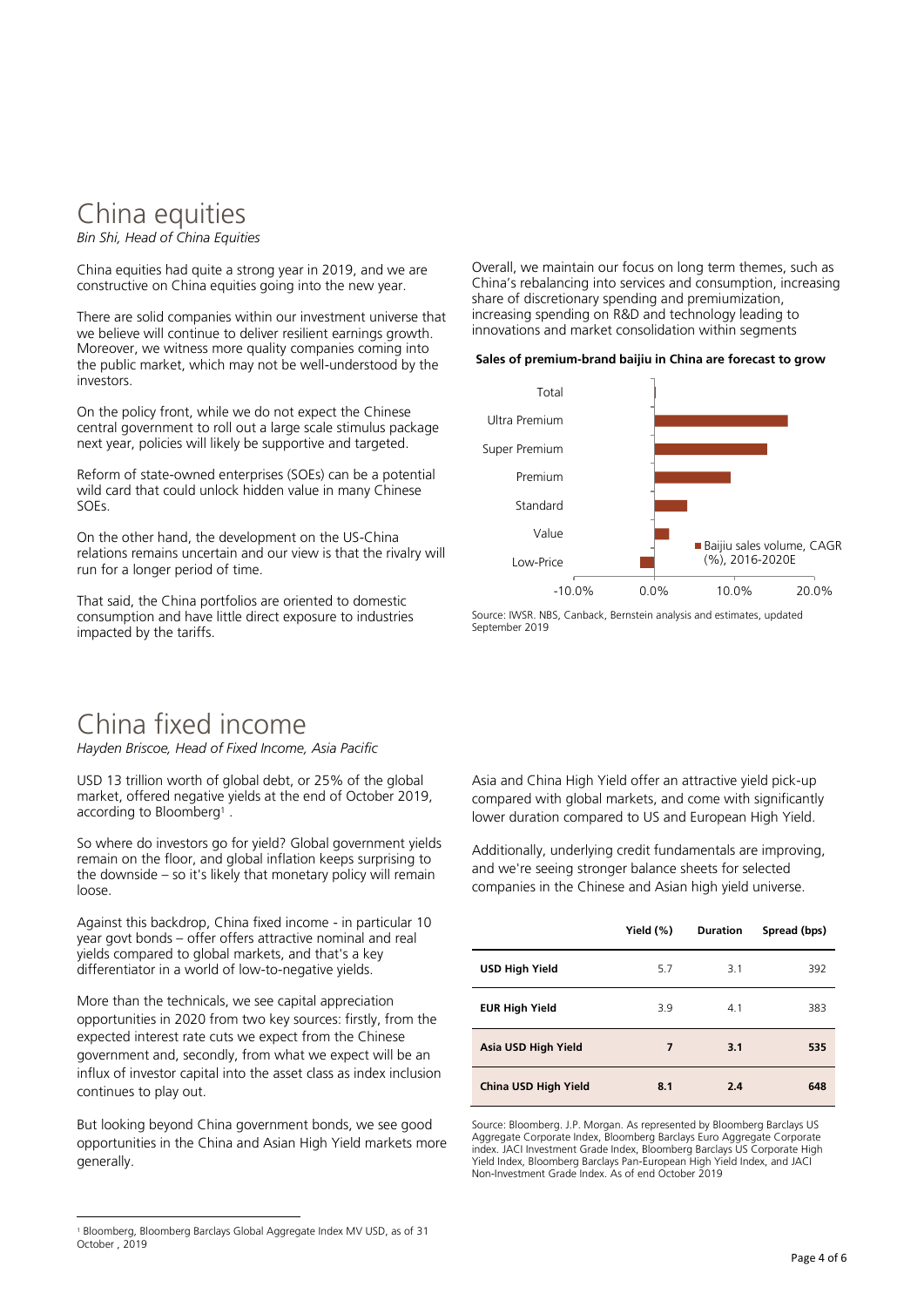

**Real yields (%) on 10-yr government bonds compared, Jan 2015-Nov 2019**

Source: Bloomberg. Real yields are based on core CPI. As of end November 2019

## China multi-asset – the current strategy *Gian Plebani, Portfolio Manager, Investment Solutions*

In terms of portfolio positioning, as of end Nov, we are neutral to risk assets with a preference of equities over bonds while balancing risks with an allocation to cash and onshore government bonds.

We are holding more onshore equities compared to the historical average as we see domestic sentiment improving thanks to rebounding economic activity and growing international demand thanks to index inclusion.

As for the fixed income allocation, we have a preference on USD denominated HY bonds and we are constructive on onshore RMB bonds exposure as an efficient diversifier in the portfolio context. We hedged out part of our CNY exposures to protect the portfolio valued in USD.

Over the past year, the China authorities have used a broad range of monetary, fiscal and regulatory stimulus measures to try and cushion the growth slowdown prompted by deleveraging initiatives, tighter financial sector regulation and rising trade tension with the US.

Importantly in our view, recent monetary and fiscal stimulus measures have carefully targeted more capital efficient private sector corporates and consumers rather than the highly indebted property and state owned enterprise sectors.

We see this as a welcome differentiator to previous reflationary stimulus initiatives, reducing structural capital intensity and the volatility of China's longer-term growth prospects.

On the other hand, international capital should increasingly flow into Chinese assets following the inclusion of onshore Chinese equities and Chinese bond market in the widely followed global indexes.

Moreover, we do not doubt China's willingness and ability to provide additional stimulus should conditions warrant.

While we are convinced that China's stimulus measures and global liquidity improvement are the two main reasons for China's improving outlook, uncertainty around the US-China trade development could be a dominating factor that weighs on China's economic growth.

Taking all into account, we are still constructive of China's recovery towards the first half of next year.